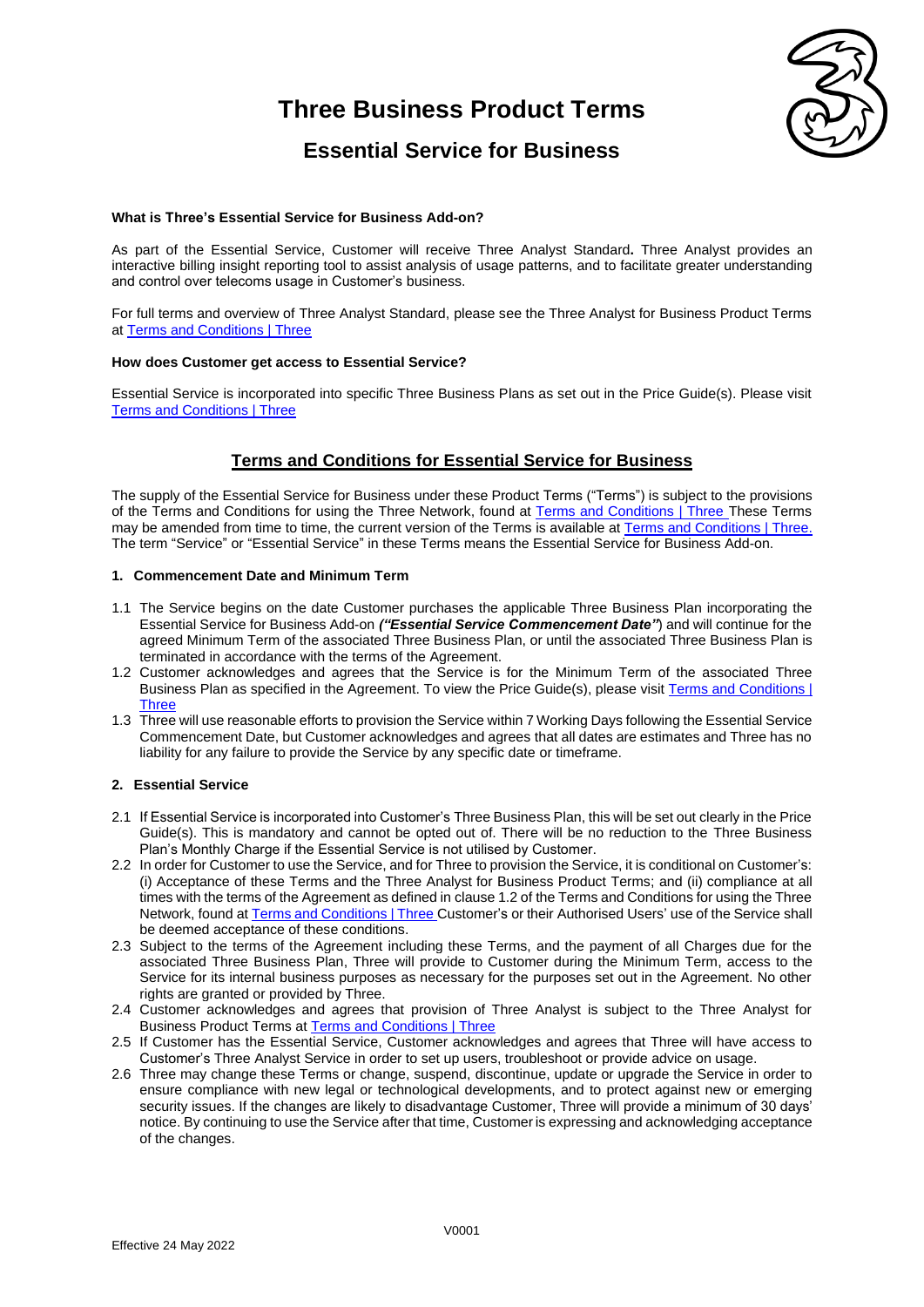## **Three Business Product Terms**



### **Essential Service for Business**

#### **3. Use Restrictions**

- 3.1 Customer agrees:
	- 3.1.1 the Service is provided for Customer's internal use and Customer shall not permit access to the Service to any third party through any means:
	- 3.1.2 to use the Service only for purposes that are permitted by (i) the Agreement (ii) the Terms; and (iii) any applicable law or regulation; or (iv) any license or authorisation applicable to Customer or Three;
	- 3.1.3 not to do anything which damages or adversely affects the performance of the Service (nor permit any other person to do so) for itself or other Three customers or that may cause degradation of service levels to other Three customers as determined by Three (acting reasonably);
	- 3.1.4 not to store, distribute or transmit any material through the Service that is unlawful, harmful, threatening, defamatory, obscene, harassing or racially or ethnically offensive; facilitates illegal activity; depicts sexually explicit images; or promotes unlawful violence, discrimination based on race, gender, colour, religious belief, sexual orientation, disability, or any other illegal activities;
	- 3.1.5 not to transfer, temporarily or permanently, any of its rights under the Agreement;
	- 3.1.6 not to use the Service in such a way it constitutes a violation or infringement of the rights (including intellectual property rights) of any person, firm or company; or
	- 3.1.7 not to access (or attempt to access) the Service by any means other than through the interfaces provided by Three.
- 3.2 Customer must use the Service in accordance with any reasonable instructions given by Three and shall not attempt to circumvent any applicable security at any time.
- 3.3 Customer shall be liable for any acts and/or omissions of any Authorised User, or any other persons authorised by them to access the Service.
- 3.4 Three may (in its sole discretion for operational, technical or commercial reasons) determine that it may not be able to provide some or all requested components of the Service and reserves the right to offer Customer:
	- 3.4.1 the remaining components of the Service; or<br>3.4.2 an equivalent or improved service to replace
	- an equivalent or improved service to replace the Service.

#### **4. Warranties**

- 4.1 Three warrants that the Service to be provided under the Agreement will be performed with reasonable skill and care.
- 4.2 Customer acknowledges that they have assessed for themselves the suitability of the Service for their requirements, and that Three does not warrant that the Service will be suitable for such requirements.
- 4.3 Three does not represent or warrant that the operation of the Service will be uninterrupted, fault-free or errorfree. If Customer suffers any disruption to the Service, Customer should contact Three in accordance with the Terms and Conditions for using the Three Network for Business customers, found at [Terms and Conditions |](https://www.three.co.uk/terms-conditions)  **[Three](https://www.three.co.uk/terms-conditions)**
- 4.4 Except as expressly stated above, all other warranties, conditions, terms, undertakings and representations, expressed or implied, statutory or otherwise, in connection with Essential Service or any services provided to the Customer ancillary or incidental to the use of the Essential Service, are hereby excluded to the fullest extent permitted by law.

#### **5. Essential Service Support**

- 5.1 Three will respond to Customer queries or reported faults as soon as reasonably practicable by taking service support measures it deems appropriate. Customer should contact the Three Business Service Team for such support.
- 5.2 For the purposes of making improvements to the Service, scheduled unavailability may be required from time to time. Three will use reasonable efforts to schedule unavailability in a manner that minimises disruption to Customer, but excludes all liability.

#### **6. Liability (Limitations and Exclusions)**

- 6.1 These Terms shall apply in addition to the terms set out in Terms and Conditions for using the Three Network for Business customers, found at [Terms and Conditions | Three](https://www.three.co.uk/terms-conditions)
- 6.2 Three shall not be liable to Customer, their Users or any third party, for any direct, indirect, special, exemplary, incidental or consequential loss including, but without limitation, loss of profit, loss of revenue, capital expenditure or loss of goodwill, resulting from any claim including, without limitation a claim for breach of contract, in tort, for negligence, for breach of warranty or otherwise and whether or not foreseeable, and including, but without limitation, arising as a result of: (a) any unauthorised third party access to the Service; or (b) the suspension or termination of the Service (as permitted by the Agreement).